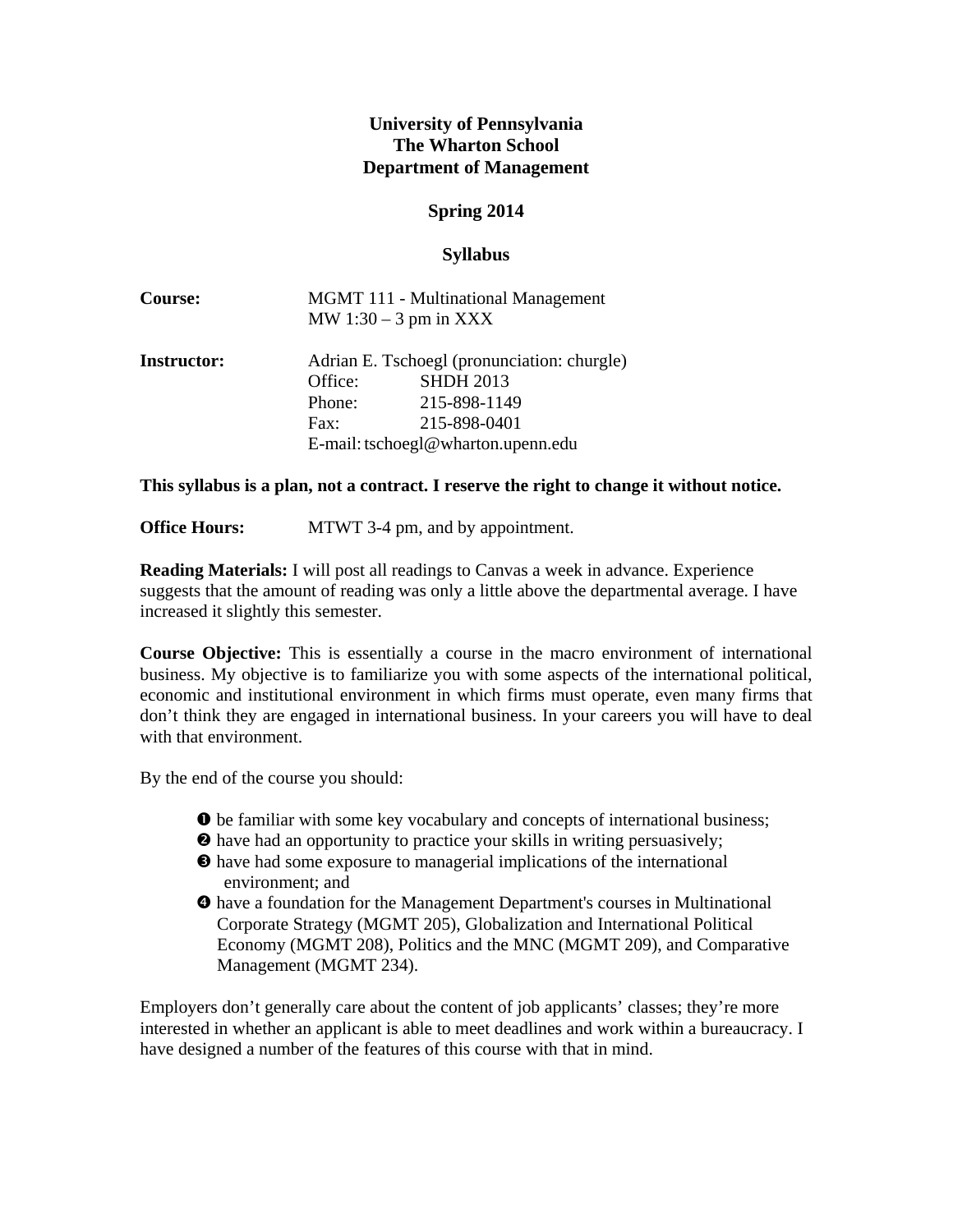#### **COURSE POLICIES**

#### **GRADING:**

I will grade the course on the basis of six one-page memos, one short paper, seven quizzes, a final exam, and attendance.

\* The memos will represent 30% of your grade.

\* The short paper will represent 20% of your grade.

\* Pop quizzes on the readings or lectures will represent 20% of your grade.

\* The final exam will represent 20% of your grade.

\* Attendance will represent 10% of your grade.

Overall, half your grade will depend on objective items (quizzes, final and attendance) and half will depend on subjective items (memos and paper). At the end of the semester, 40% of your grade (final and paper) will still be open. That means your overall grade may move substantially from the grade you have going into the final.

To ensure that each item receives the correct weight in the final tally, I convert your score on each item to a Z score. That is, I shall take your score on a quiz, subtract the mean for the class and then divide by the standard deviation.

$$
Z(x) = (x - \mu)/\sigma
$$

Even perfect scores on different quizzes, memos, etc. may not receive the same Z score. A perfect score on an easy quiz (high class average) may convert to a lower score than a good score on a difficult quiz (low class average).

## **EVALUATION:**

Your overall grade in the course will depend on relative scores not absolute scores.

The median grade will depend on the size of the class

| Size of class           | <b>Class median</b> |  |  |
|-------------------------|---------------------|--|--|
| More than $35 +/-$      |                     |  |  |
| Between 26 and $35 +/-$ |                     |  |  |
| $25 +$ - or fewer       |                     |  |  |

For a class size in excess of 35 students, I would expect to award about 25%+/- 5% As, 35% +/-5% Bs, 40%+/-5% Cs, and 0-5% Ds and Fs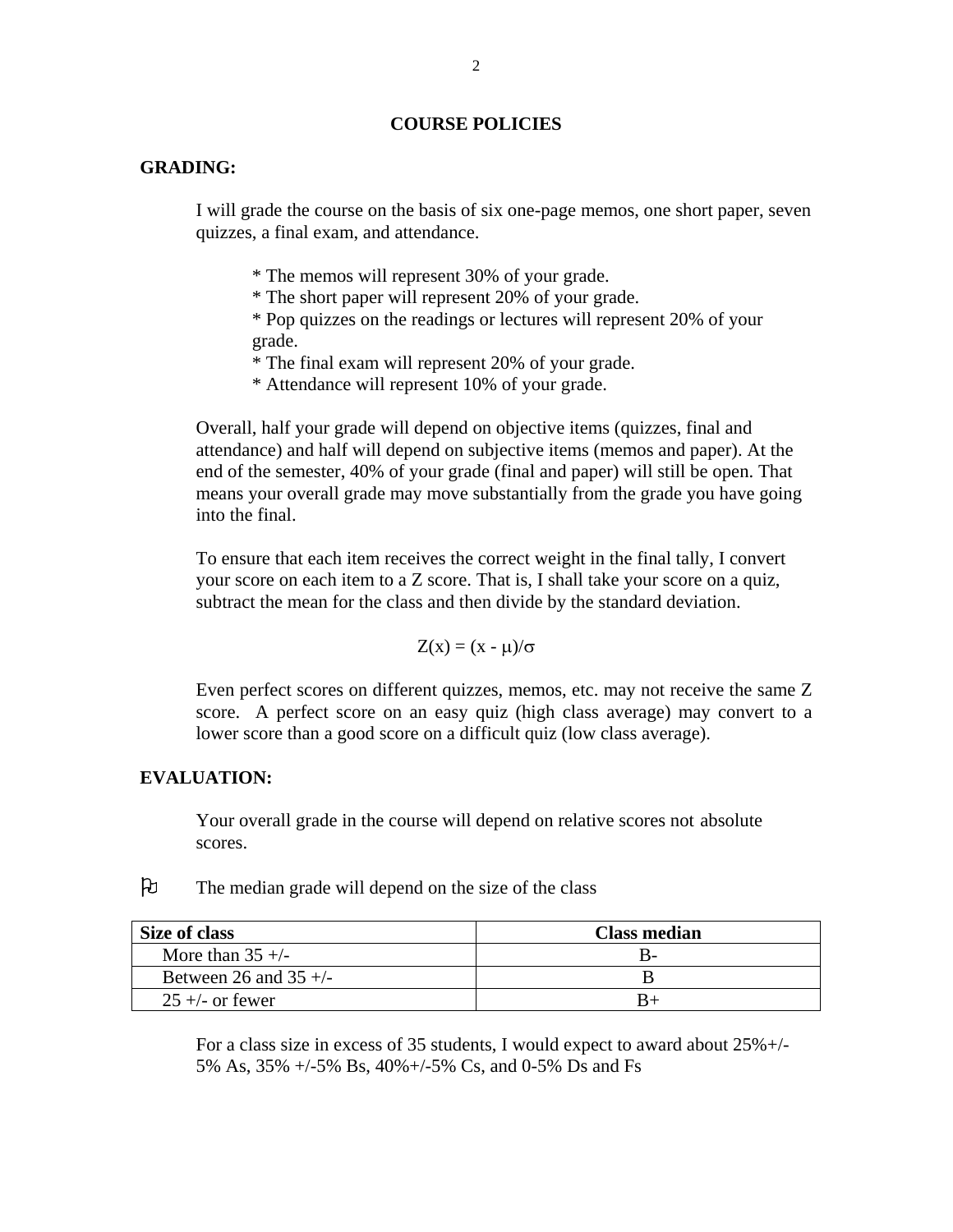**The course will offer the Pass-Fail option.**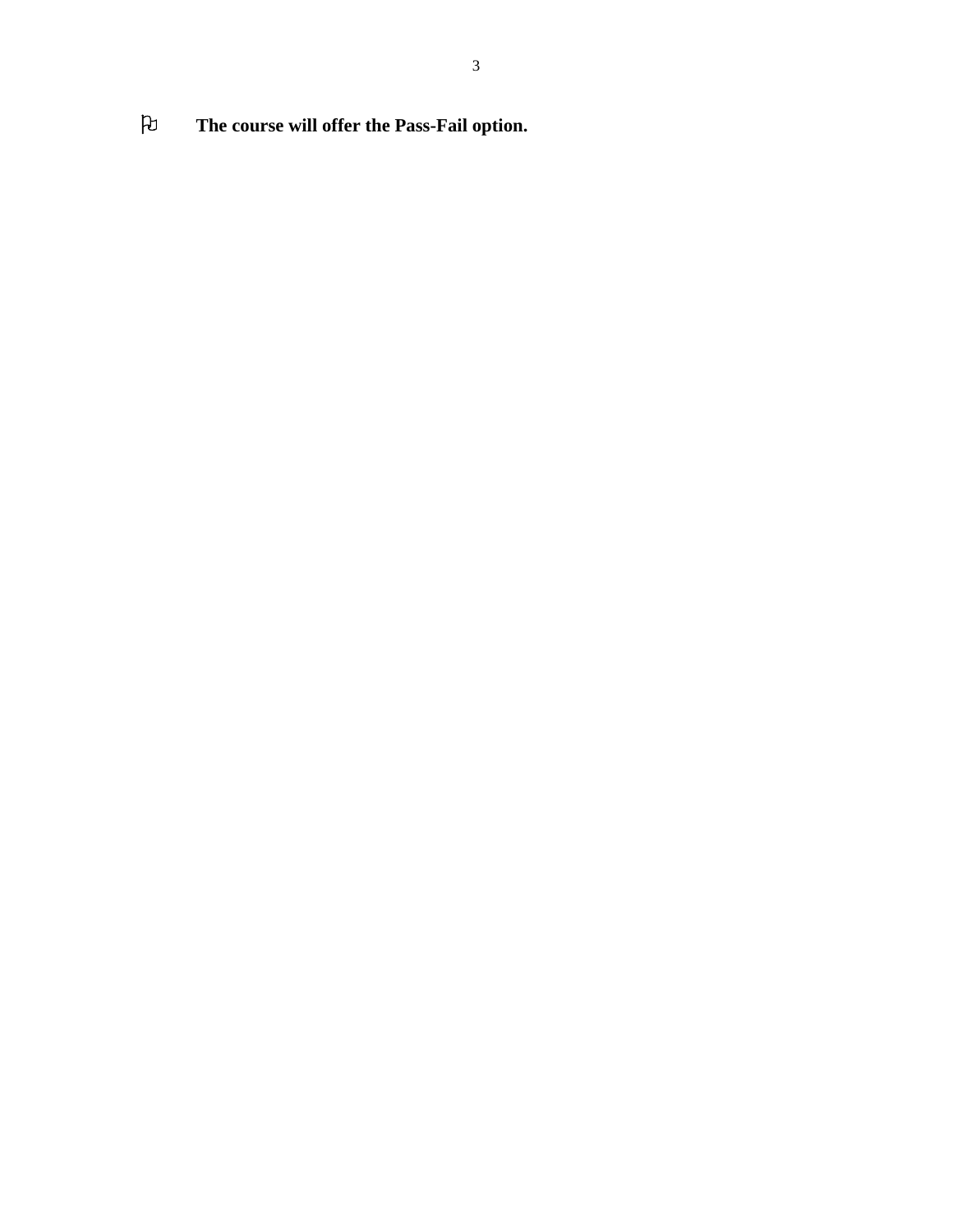#### **WRITTEN ASSIGNMENTS:**

 $\bullet^*$  I expect, at the very least, that your written assignments be clean, on time, within the space budget and in hard (paper) copy. I have more detailed requirements regarding cleanliness, punctuality and the space budget below. So far as the issue of hard copy is concerned, turning in a disk with a note "I had problems printing so I turned in my disk" does not complete the assignment. I will accept faxed assignments but they must arrive on or before the due date. Under extraordinary circumstances I will accept an assignment by email, but the assignment must be a fully formatted Word document attached to your email message. If you have someone else turn your paper in for you, check with me that I got it.

I have no model of perfect work; success comes from exceeding requirements, my expectations, and the work of your classmates.

 **Research:** Please note that research is not just about going on the Internet. Much useful material is not on the Internet, and some of the material on the Internet is not reliable. Whatever your sources, you may not plagiarize, i.e., quote verbatim without pointing out that the material is a quote, and you must cite your sources.

# $\bullet^*$  I and the school will treat cases of plagiarism severely. Please realize that **search engines make plagiarism from the Internet easy to detect.**

#### **Memos:**

**What:** The memos are mini-cases that you yourself create and solve. The memos give you an opportunity to apply the material from class to current situations that have meaning to you.

Memos should be around three to five paragraphs in length, and should focus on covering the *business* aspects and implications of the topic you coved. The key question to answer is, "As your manager, why is this important to me? What are the potential ramifications? How will it potentially impact our business?" You are not writing news reports or encyclopedia entries, but rather engaging in practical analysis from a business perspective.

**When:** I shall assign 11 one-page memos during the term. On Monday or Wednesday I will post the assignment on the course Webpage. Your memo will be due in class on the following Monday or Wednesday.

For the purposes of your final grade, I shall only count your six highest grades. You may drop or ignore up to five assignments.

Because you have the option to drop memos I shall not accept late memos. I expect you to use your freedom to drop assignments as a way of dealing with illness, injury, nervous breakdown, necessary travel and attendant delays, death in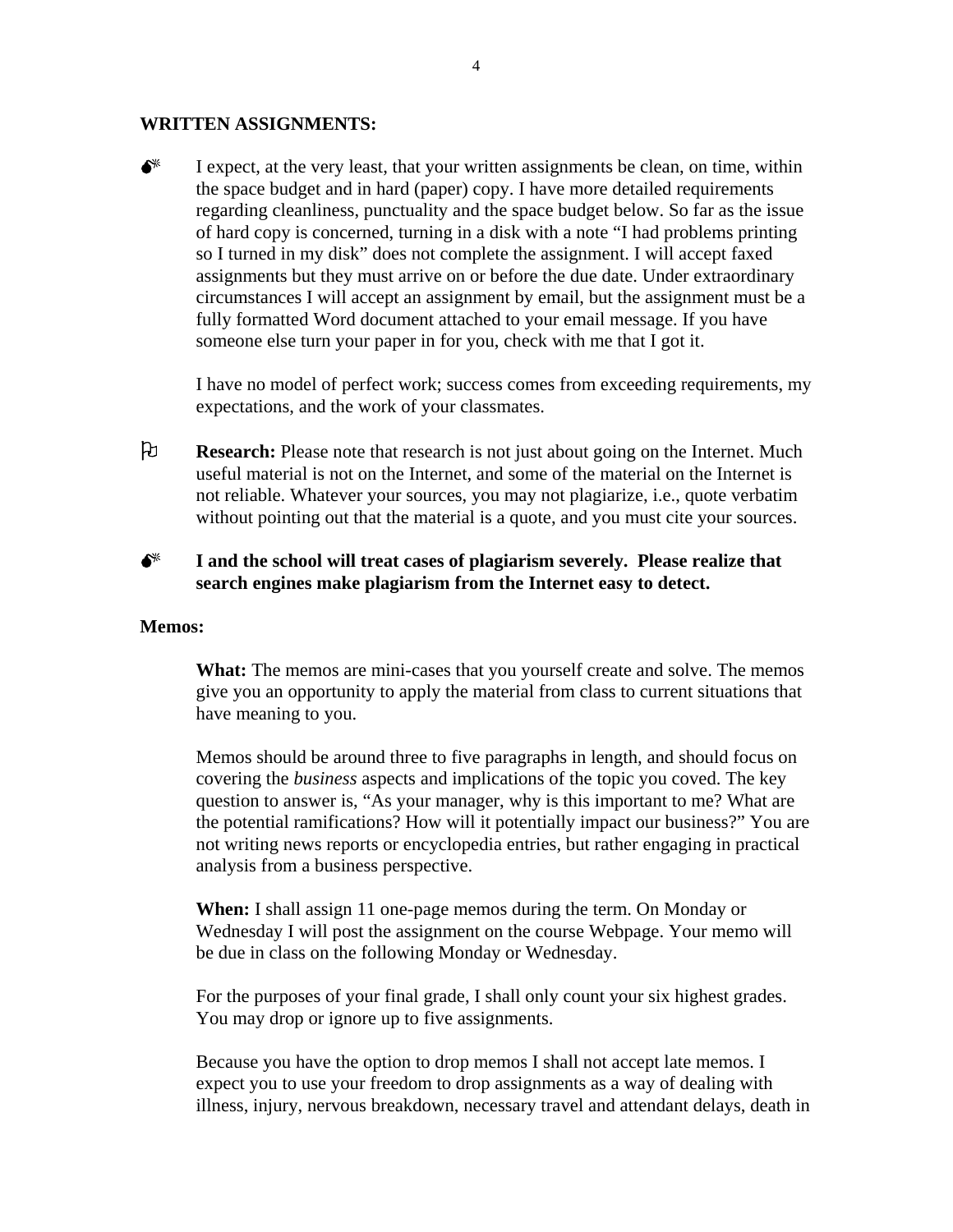the family, fire in your residence, harassing phone calls, stolen cars with notes inside, software or hardware difficulties and any other such problems.

Skipping the first five memos with plans to do the last six is a risky strategy. Students have found themselves short a memo due to miscalculations or unexpected difficulties. Also, some of the later memo topics are harder than the earlier ones.

**How:** *I expect a professional memo, not a report or case study in memo format.* I expect you to come to a decision and hence a clear and decisive recommendation. (After you have done the research, you are the expert; I would not waste your time and mine asking you to look into something to which I already know the answer.) The first line of the body of the memo should begin with the formula (or variant), "I recommend that we... ." Your opening sentence should give me the key reason why you are enthusiastic about your recommendation. Your recommendation should also be clear on the issue of "When?" That is, any time-frame or deadlines involved should be clear.

Your task is to persuade me of your recommendation. However, the issue is not just what we should do, but how we should go about doing it. If I may quote the late 5-star general, Omar Bradley, "Amateurs talk about strategy; professionals talk about logistics."

Put another way, your memo should include a plan with directions to how to implement it and (possibly) how to obtain resources for it. Without those, you don't have a plan, you have a wish. (Hope is not a strategy.)

*Other people's time is valuable.* You must keep the length of your memos within one page *and* under 450 words of text. This word and page limitation does not include the memo headings or footnotes or endnotes. You may append tables, charts or other appendices to buttress your case. Appendices also do not count against the one-page limitation.

*Clean copy is easier and more pleasant to read.* I expect you to proofread your memos for typos, spelling errors, missing words, misuse of words, etc. I shall accept no more than one error per page. (Misspelling my name is an error.)

To help you understand my expectations, I have attached a copy of a general guideline (Appendix 1), a copy of an example from a different course (Appendix 2) and a copy of the grading sheet that I use for the memos (Appendix 3). Also I will post some memos on the door to my office. None of the memos that I post will necessarily be the "best" memo. The memos I choose to highlight will be good but more importantly they will be ones that I found particularly interesting for one reason or another.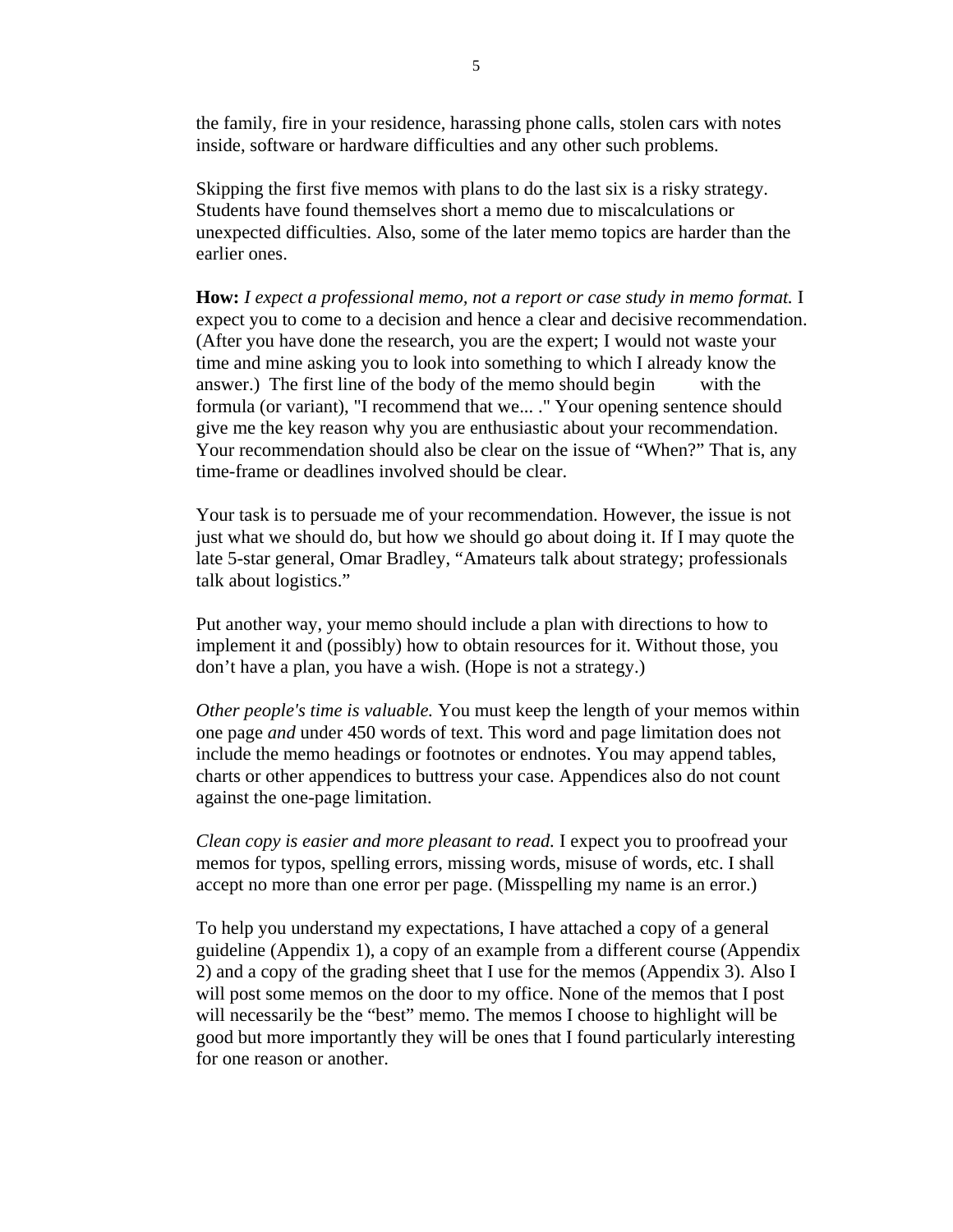**Why:** What you will learn from the process of doing the memos is how to take an ill-defined topic about which you know little or nothing, research it, *define the problem*, deal with it expeditiously, and go onto the next crisis. As managers you will find that you will spend much of your time figuring out what question to ask and then persuading others of your answer. Actually coming up with an answer is usually the least time-consuming part of the exercise.

 To get the most out of the memos try to organize them around a common theme. The theme could be a company or industry that you want to work for, an area of the world that you would like to know more about, or any other principle that makes sense to you. By organizing around a common theme you may achieve economies of scope in your research and quickly build up a stock of knowledge about your area of interest.

#### **Short report:**

**What:** Analyze the internationalization of a particular company that interests you. I expect you to use the paper to engage the reading. That is, I expect that your report will discuss the company in light of one to three of the readings, and use the company's history to critique the reading.

Your first draft will probably have more history and less use of the readings than I would expect on the final draft, but I do expect you to at least start on engaging one reading. The most useful readings generally come from the end of the course so you may want to read ahead rather than to force connections between your company and the readings you will have had up to then. Readings you may use include any article from a scholarly journal; you may not use any article from *The Economist* or similar general audience publications as your scholarly article.

Your research sources must include Internet sources, but you may not limit yourself to the Internet. You must also include some print sources.

 **When:** The first draft is due on **5 March 2014**. I will grade it and return it to you. Your grade on the first draft will represent 7% of your final grade.

The final draft is due on **30 April 2014** I will grade it and keep it for my files. Your grade on the final draft will represent 13% of your final grade.

You may hand the first draft and the final draft in at my office or in my mail box in the Management Department office before 5 p.m. on the date due. I will deduct a half point (relative to a max score of 8 on the first draft and 18 on the final draft), for every 24 hours (including weekend days) that you are late.

**Fig. 3.** How: The short report will be a maximum of four pages or 1800 words in length, *whichever is less* (not including cover, end-notes, tables and charts in appendices,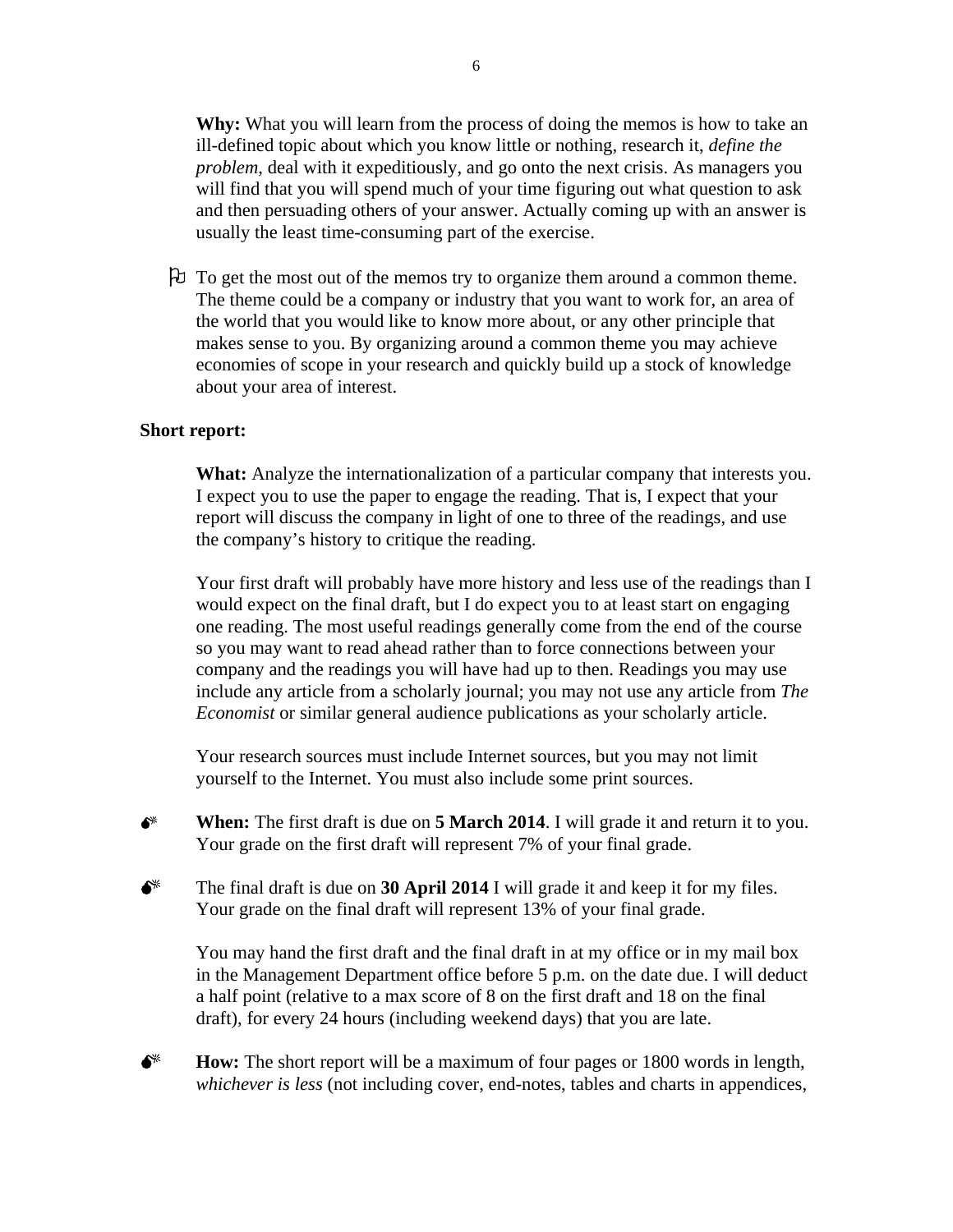but including the executive summary). *This is your budget; stay within it.* The first draft should follow the same format as the final draft.

To save space, minimize quoting from the readings or abstracting the readings. You can assume that I am familiar with any readings that I have assigned. Rather than footnotes, cite your sources using end-notes that you number (using Arabic numerals) consecutively in the text and that you group on a separate page *in lieu* of a bibliography.

Start the paper with an executive summary (that you label as such) of 100 words or fewer. Ideally, the summary consists of one sentence that summarizes what the paper is about, one sentence that explains why the company you chose is interesting, and one sentence that summarizes your primary finding. The summary is part of your four page/1800 word limit and should NOT be on a separate page from the rest of your report.

The paper should have an introduction and a conclusion. The introduction should include one sentence that describes the organization of the paper. Good practice includes breaking up the report with headings. The conclusion should not introduce new material.

Among your appendices you might wish to include a table that gives a timeline for your company. A good way to organize the table is with three columns: the first column gives the date, the second names or describes the event, and the third column gives the event's significance.

Please print your report with a cover sheet that includes the name of the company that you are analyzing, your name, and the course name, number and semester. Also, please include a short paragraph explaining why you chose the company you chose. Please do not use plastic or stiff stock covers; I intend to keep your reports in a three-hole binder.

**Why:** The assignment will help you integrate course material in a context that is meaningful to you.

#### **QUIZZES:**

Thirteen times during the semester I shall administer a surprise quiz at the beginning or end of class. Each quiz will consist of a handful of questions about main points of the articles or lectures, not minutiae. Only your top seven quizzes will count. The quizzes:

 Give you an incentive to keep up with the reading so that the lectures and class discussion are meaningful to you;

Enable me to make at least part of your grade highly objective; and

Give me a way of tracking attendance without taking roll.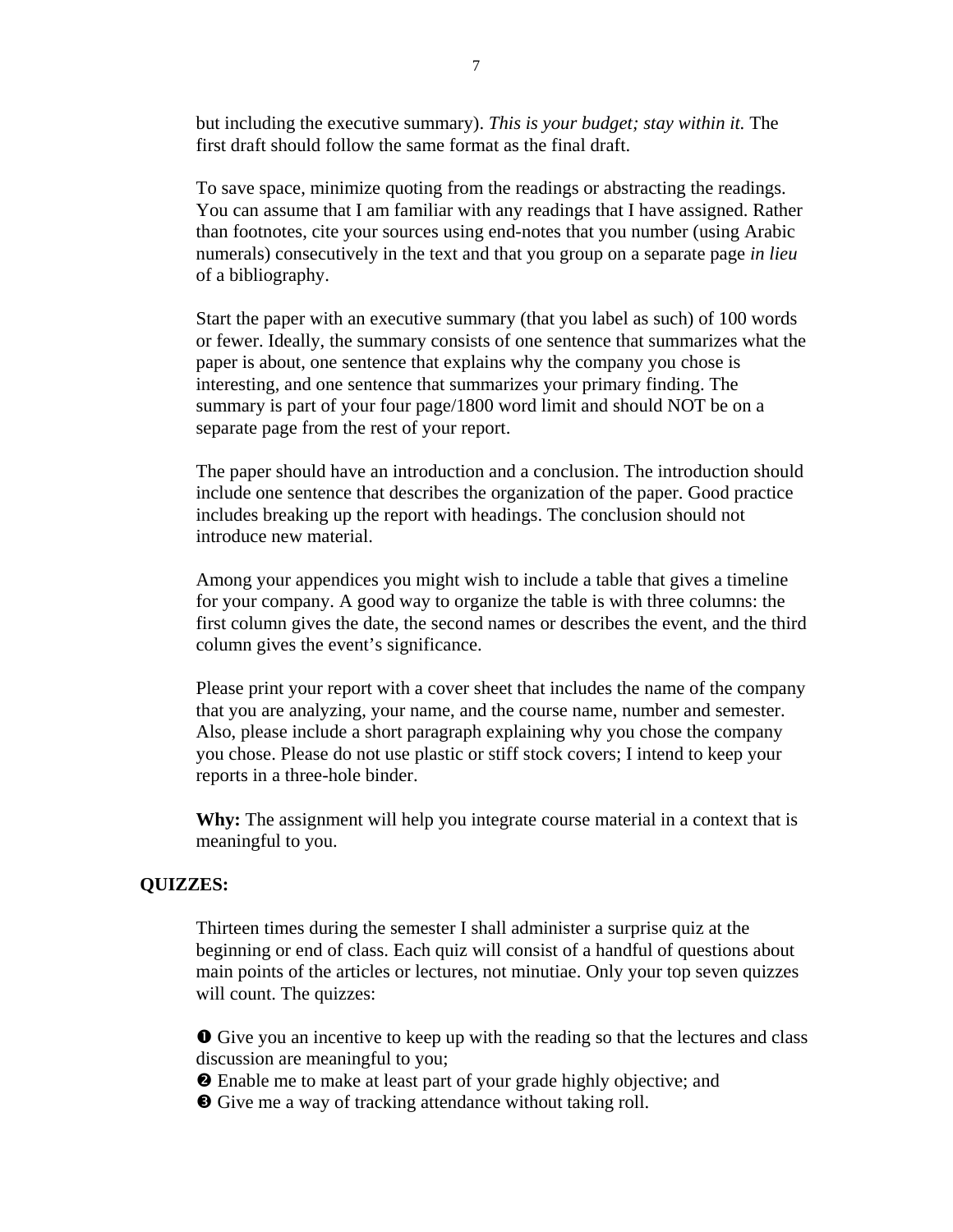Each quiz will deal with one or more of the articles that I have assigned either for that class session or the previous class session, or with the previous lecture. On one or two occasions I will give you a choice among required readings, and the quizzes will reflect that.

Because I use the quizzes to take roll, if you come in late to a class session, at the end of class ask for a copy of the quiz and put your name on it. You may not take the quiz but at least I will mark you as having been present. If you leave class early and miss a quiz at the end of class I shall mark you as absent.

### **FINAL EXAM:**

The final exam will consist of True/False and Multiple Choice questions and perhaps some small problems having to do with foreign exchange. (You may not use calculators though if you know what you are doing that should not be a problem.) The exam will focus roughly equally on the lectures and the readings. The final will include material from the entire course and will take about threequarters of an hour, +/- 15 minutes.

The final exam is scheduled for Tuesday 17 December from 12-2. I will not know the venue for the final exam until late in the semester. I shall notify you as soon as the School informs me.

#### **ATTENDANCE:**

I shall grade attendance not class participation.



 $\bullet^*$  As part of your attendance I expect you to visit me in my office at least once on or before 4 March 2014.

#### **MISSING ASSIGNMENTS:**

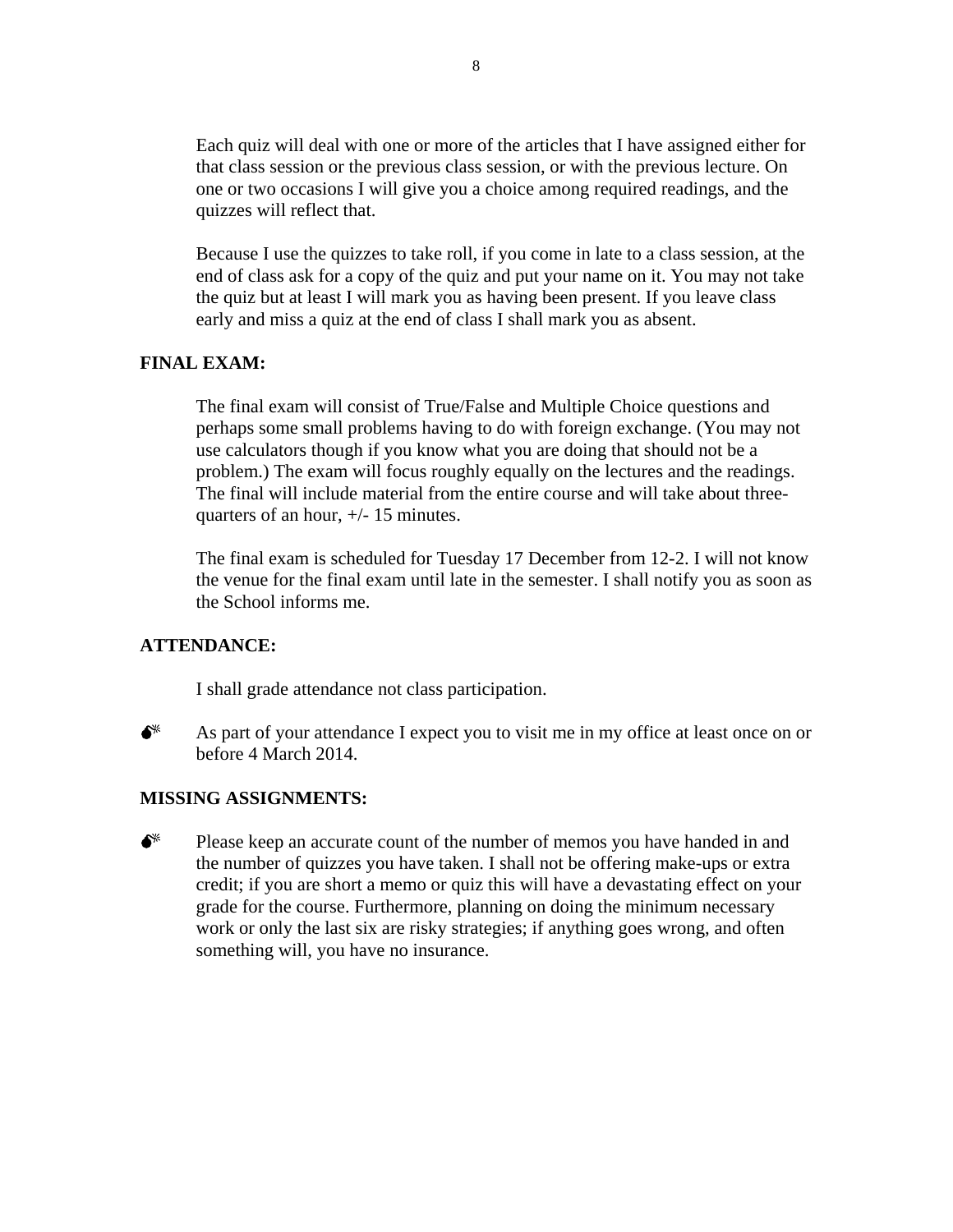# **COURSE OUTLINE (1)**

| <b>Week</b>    | Date              | <b>Topic</b>                               | Assign. | <b>Readings</b><br>$Bold = read$<br>Not bold= skim                                                                                                        |
|----------------|-------------------|--------------------------------------------|---------|-----------------------------------------------------------------------------------------------------------------------------------------------------------|
| 1              | Jan $15$          | Introduction<br>International Politics (1) |         | <b>Hudgins</b><br><b>Borgeson</b><br><b>Mead (Declinism)</b><br>Andersen<br>Kaplan<br>K@W Catalonia                                                       |
| $\overline{2}$ | Jan $20$          | MLK Day: No class                          |         |                                                                                                                                                           |
|                | Jan $22$          | International Politics (2)                 |         | Korhonen<br><b>Huntington</b><br><b>Mandelbaum</b><br><b>Mead (Anglosphere)</b><br>Glab<br>Goldstein<br>CK@W - China & Japan                              |
| 3              | Jan $27$          | Trade Practice - INCOterms                 | Memo 1  | <b>Ikenson</b> – trade facilitation<br>Whytock<br>Stockbridge<br>Reagan<br>Van Harten<br>deGramont                                                        |
| 4              | Jan $29$<br>Feb 3 | Trade Practice $-$ LCs $\&$ other          |         | <b>Mann</b><br><b>First Rand Bank</b><br>Martin<br>Perry et al.<br>Reveron<br>Scotiabank<br>Vanderbilt<br>Spionnetto Sciaudone<br>US Energy Info          |
|                | Feb 5             | <b>Explaining trade</b>                    | Memo 2  | Vidal or Pearce<br>Rivoli or McNeil or O'Brien<br>Antia et al.<br><b>Crowson</b><br><b>Boudreaux (Comp. Adv.)</b><br><b>Boudreaux (Factors)</b><br>Ashton |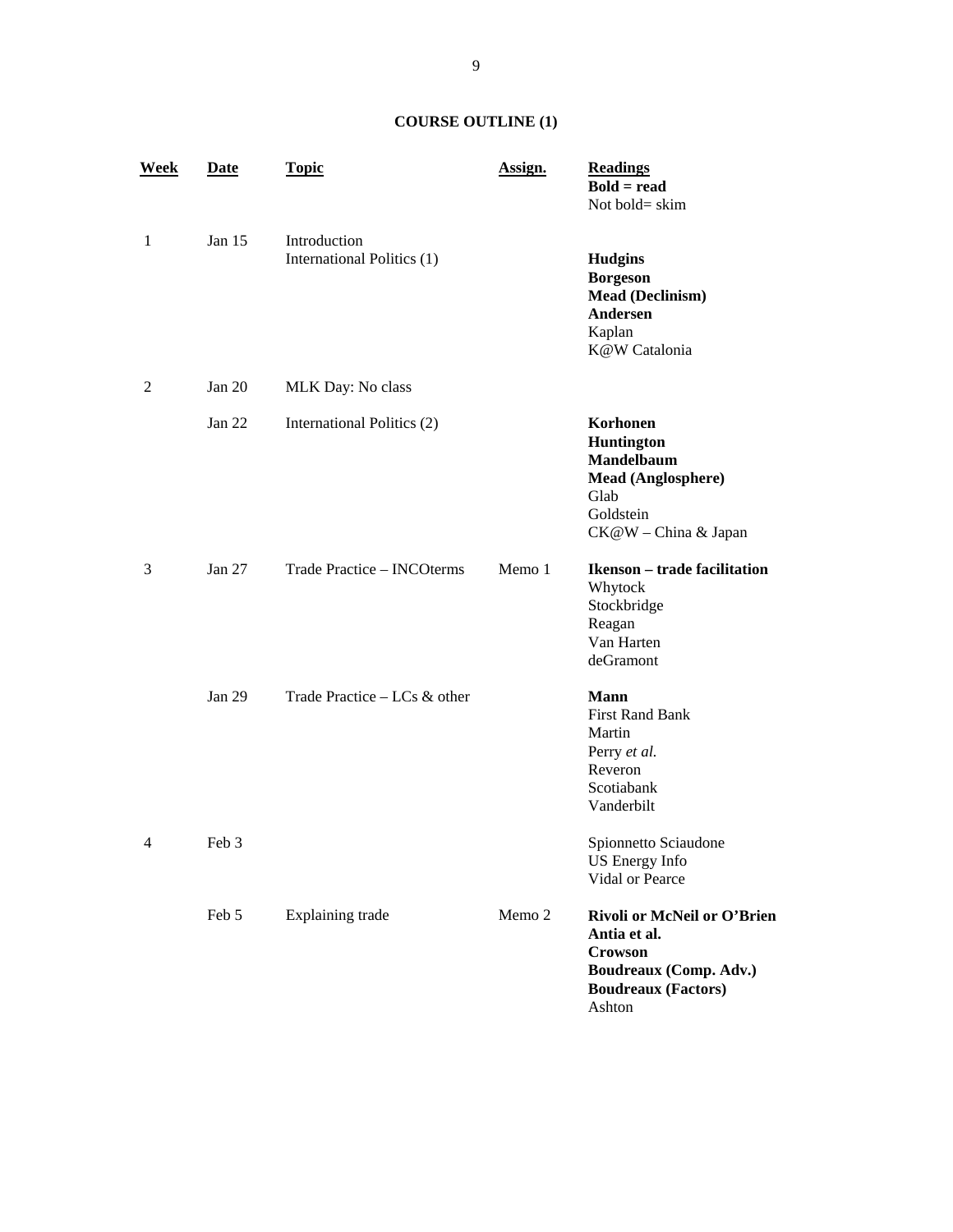|             |        |                              | <b>COURSE OUTLINE (2)</b> |                                                                                                                                                                                                     |
|-------------|--------|------------------------------|---------------------------|-----------------------------------------------------------------------------------------------------------------------------------------------------------------------------------------------------|
| <b>Week</b> | Date   | <b>Topic</b>                 | Assign.                   | <b>Readings</b><br>$Bold = read$<br>Not bold= skim                                                                                                                                                  |
| 5           | Feb 10 |                              |                           | Weder<br>Hale & Hobjin<br>Fontagné et al.<br>Schumpeter (Drugs trade)<br>Mexican Coke                                                                                                               |
|             | Feb 12 | Geography & trade            | Memo 3                    | <b>Grotewold</b><br>Clemens et al.<br>Florida<br>Harford<br>Schumpeter (clusters)                                                                                                                   |
| 6           | Feb 17 | Tariffs                      |                           | <b>Bartlett</b><br>Barbaro<br>Davidson (socks)<br>Solomon<br>K@W Steel tariffs or Perry<br>(sugar)<br>Romer<br><b>United States</b><br>Sass & Cooperman<br>Lusk & Norwood or Derrocher<br>& Shimizu |
|             | Feb 19 |                              | Memo 4                    | <b>Edwards</b><br><b>Hindley &amp; Erixon</b><br><b>Nakra</b>                                                                                                                                       |
| 7           | Feb 24 | Quotas & non-tariff barriers |                           | <b>Ikenson</b> (Anti-dumping)<br>Robin & Sawyer<br><b>Carbaugh &amp; Olienyk</b><br>WTO_2010 anti dumping<br>Mork<br>Matthews & Dunaeva<br>Hitt et al.                                              |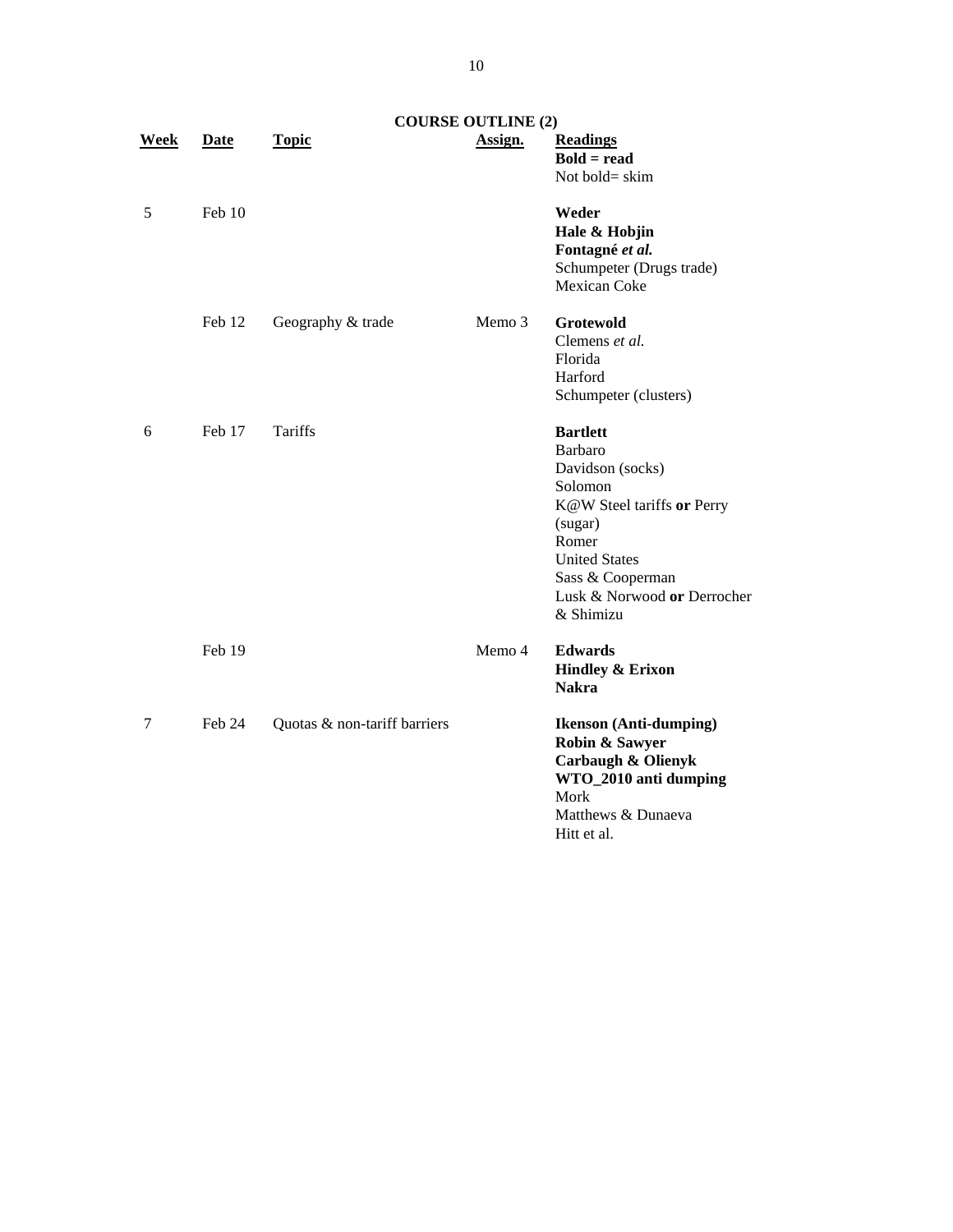|             |             | <b>COURSE OUTLINE (3)</b> |           |                                                                                                                                                                               |
|-------------|-------------|---------------------------|-----------|-------------------------------------------------------------------------------------------------------------------------------------------------------------------------------|
| <u>Week</u> | <b>Date</b> | <b>Topic</b>              | Assign.   | <b>Readings</b><br>$Bold = read$<br>Not bold= skim                                                                                                                            |
|             | Feb 26      | Trade issues              |           | <b>Boudreaux (Globalization)</b><br>Lapointe<br>Frank<br><b>Powell</b><br>Gould<br><b>Bethge</b><br>Postrel<br>Adler<br>Miller<br>Arumuqam<br>K@W Film                        |
| .8          | Mar 3       | <b>WTO</b>                | Memo 5    | Der Spiegel - WTO<br><b>WTO</b> dispute settlement<br><b>Bashir Developments 2012</b><br>Ikenson & Lighthizer<br>Canada request<br>K@W China rare earths<br>Anti-Smoot Hawley |
|             | Mar 5       | Regional integration      | 1st Draft | <b>Coulibaly and Fontaigne</b><br>Gruben<br>K@W 3 FTAs<br>Epstein                                                                                                             |
| 9           | Mar 10      | Spring break              |           |                                                                                                                                                                               |
|             | Mar 12      | Spring break              |           |                                                                                                                                                                               |
| 10          | Mar 17      | Regional blocks           | Memo 6    | <b>Griswold</b><br>Klonsky & Hanson<br>Salvatore (pp.1,2,11, &12)<br>Tupy                                                                                                     |
|             | Mar 19      |                           |           | Fensom<br>Univ@W China's path                                                                                                                                                 |
| 11          | Mar 24      | Forex intro               |           | Dunn<br>Vargas-Silva<br>Campanella (Skip Sect. 3)                                                                                                                             |
|             | Mar 26      | Forex intro (II)          | Memo 7    | Rose<br>Herman                                                                                                                                                                |
| 12          | Mar 31      | FX (Monetary)             |           | <b>Grosse &amp; Tschoegl</b><br><b>Tschoegl</b><br><b>Buiter</b><br>Jahangir<br>Williams                                                                                      |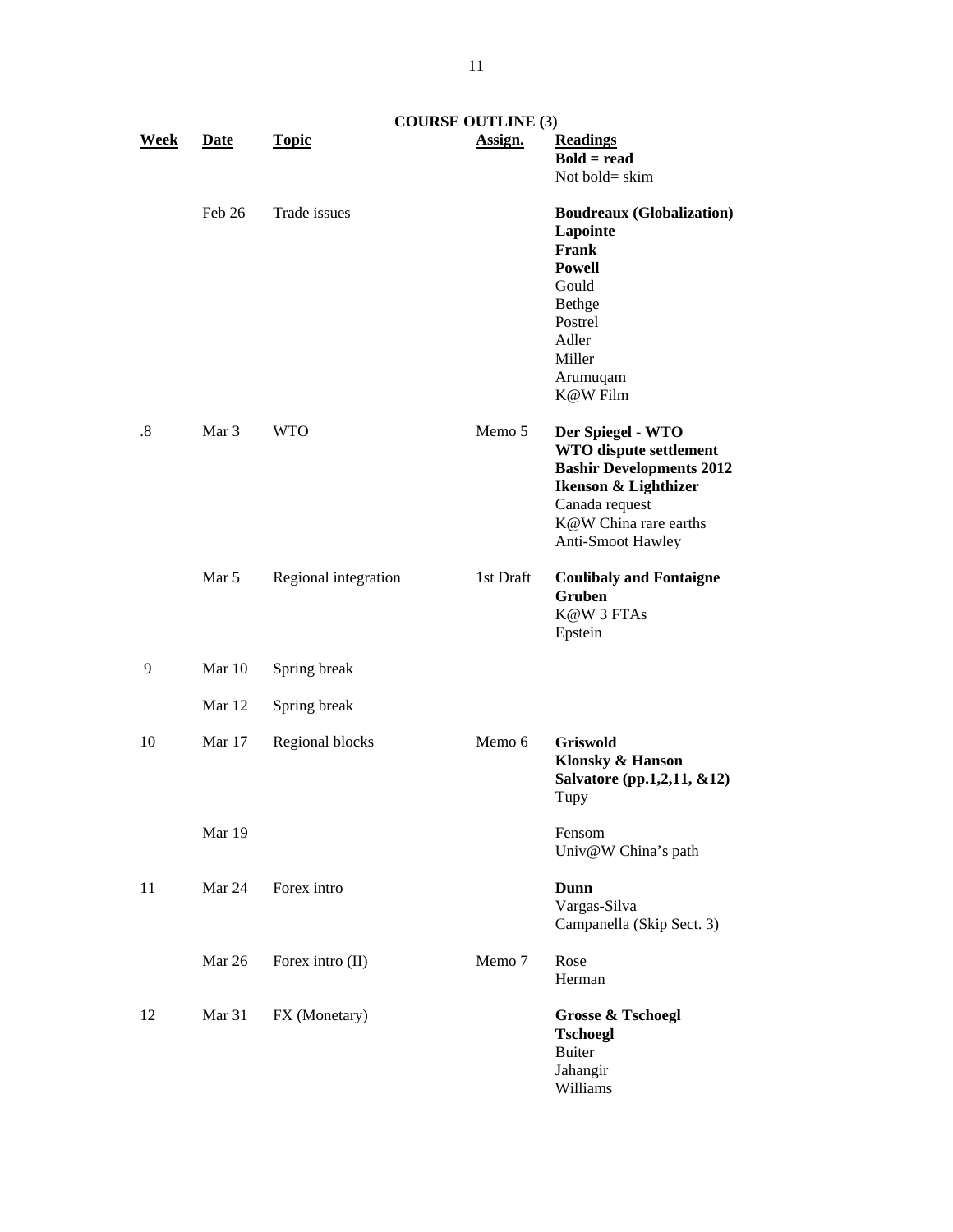|      |             |                            | <b>COURSE OUTLINE (4)</b> |                                                                                                                                          |
|------|-------------|----------------------------|---------------------------|------------------------------------------------------------------------------------------------------------------------------------------|
| Week | <b>Date</b> | <b>Topic</b>               | Assign.                   | <b>Readings</b><br>$Bold = read$<br>Not bold= skim                                                                                       |
|      | 2 Apr       | FX (Real)                  |                           | <b>Humphrey</b><br>Poloz<br>Cote<br>Shah<br>Wood                                                                                         |
| 13   | Apr 7       | <b>Balance of Payments</b> | Memo 8                    | <b>Makin</b><br><b>Baker Nordin</b><br><b>Roberts</b><br>Hanke<br><b>Batson</b><br>Boudreaux (trade deficit)<br>Raszewski<br>Eichengreen |
|      | Apr 9       | Intl. financial system     |                           | <b>Bernanke</b><br>Wroughton<br><b>Fettig Weber</b><br>Gregson<br><b>Mankiw</b><br><b>BIS/EABH</b><br>Samuelson                          |
| 14   | Apr 14      |                            | Memo 9                    | Highfill & Wojcikewych<br><b>Bloomberg PBOC</b><br>K@W Global currency battles                                                           |
|      | Apr 16      | Intl. capital markets      |                           | <b>Obstfeld</b><br><b>Baker</b><br><b>K@W LIBOR</b>                                                                                      |
| 15   | Apr 21      | History of the MNC         | Memo 10                   | Robinson<br>Kobrin<br>Sauvant<br>Schofield                                                                                               |
|      | Apr 23      | Internationalization       |                           | Goldberg et al.<br>Hu (MNCs)<br>Perlmutter                                                                                               |
| 16   | Apr 28      | Foreign Direct Investment  | Memo 11                   | Brakman et al.<br>Hu (advantages)<br>Kogut<br>Plotkin & Fagan<br>Hirsch                                                                  |
|      | Apr 30      | Review                     | Paper                     |                                                                                                                                          |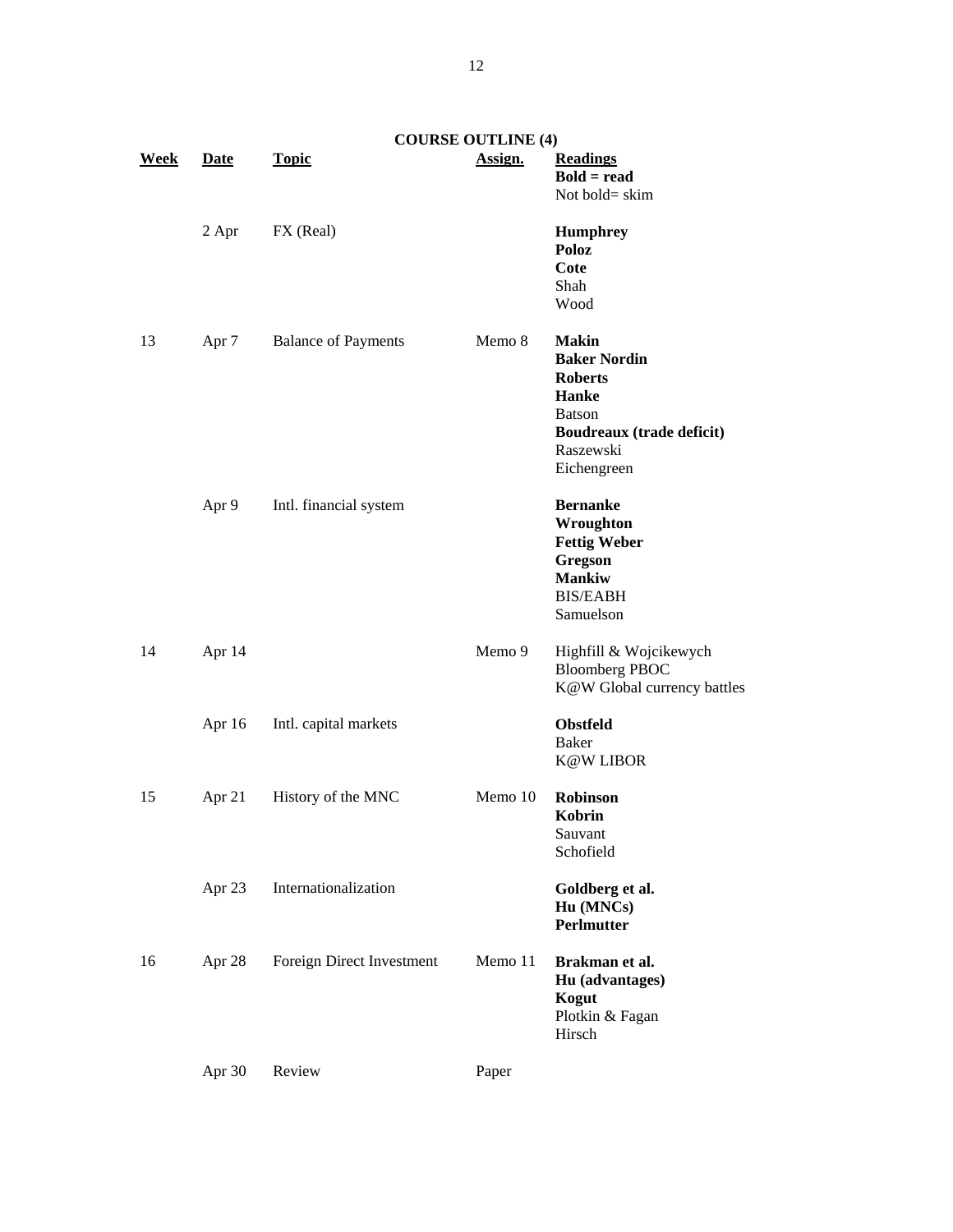### Appendix 1

# Memorandum Name of the company or institution

### DATE

- TO: Adrian E. Tschoegl*. Give me a title or rank consistent with the rest of your memo*
- FROM: *Your name and the name of the group or division that you represent.*
- SUBJECT: *Include a clear, definite statement of purpose. Include a verb to give a sense of direction.*

(Recommendation and conclusion) What do you want me to do and why (all in one, focused sentence)? What may happen if I (we) do or do not follow your recommendation?

(Introduction) Why is the topic important? What has preceded your memo? What definitions do we need, if any? Outline your position and the development of your material below.

(Body) Here you expand on your recommendation.

Why: Give sufficient reasons (justification) for the course of action you are recommending. You should cite evidence for your position. Use analogies, examples, statistics or quotations. If you need tables, charts, diagrams or maps, consider putting them in appendices. What could go wrong? You should also point out any major risks or potential objections and why you believe that they do not invalidate your recommendation.

What: Provide more detail on what you want me to do. Sketch out the plan.

Note: Usually, you should use one paragraph for each major issue or conclusion. Lastly, you may use transition words, phrases and sentences to improve the flow. You may also use bullet points if that improves the presentation.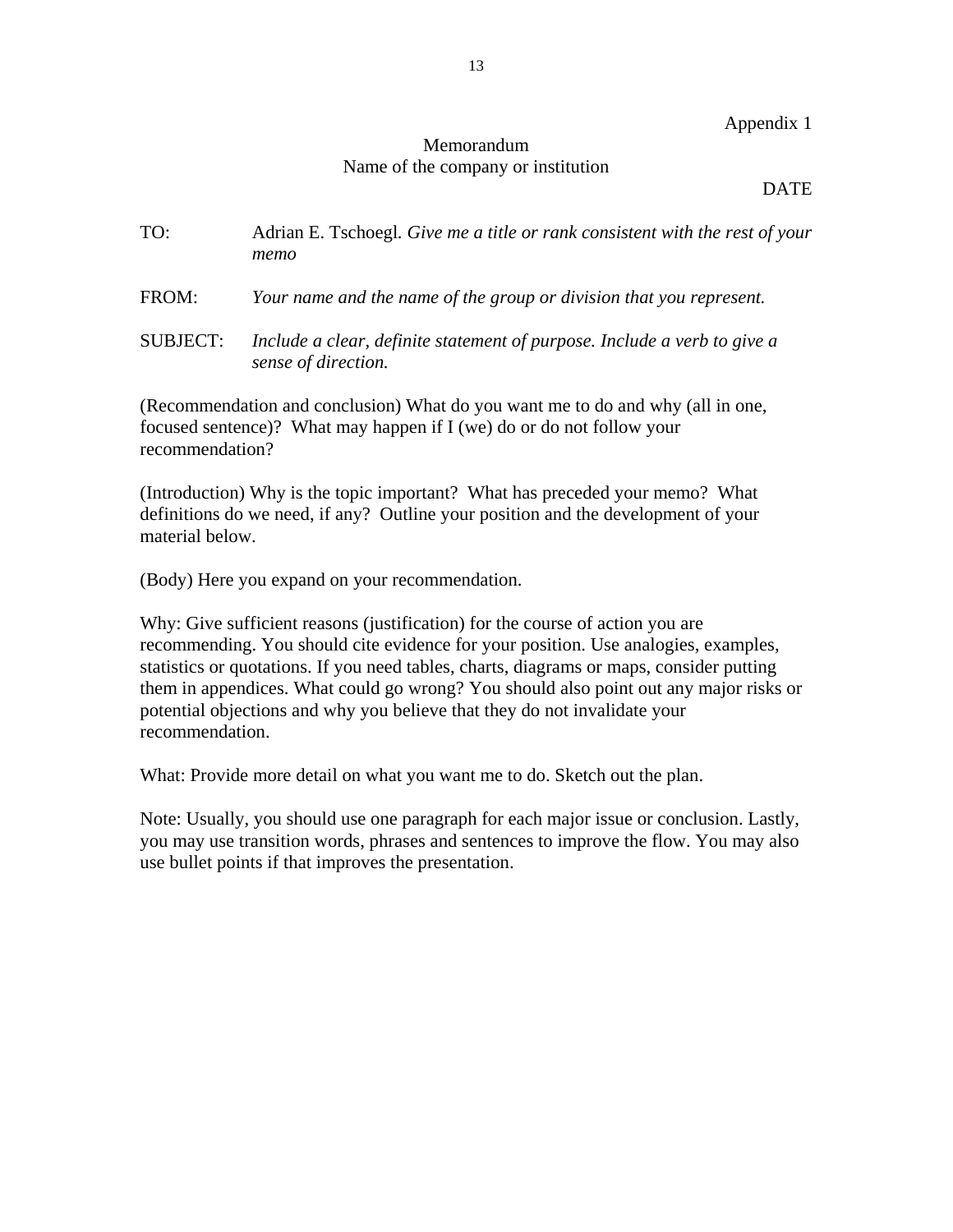Appendix 2

#### Sample Memorandum **Memorandum Savannah Cardinals (Class A Baseball) November 21, 1994**

| To:          | Adrian E. Tschoegl, General Manager, Savannah Cardinals                 |
|--------------|-------------------------------------------------------------------------|
| <b>From:</b> | , Assistant to General Manager, Savannah Cardinals                      |
| Re:          | Write to Robert Reich, Secretary of Labor about our batboy, Tommy McCoy |

I recommend that you write to Mr. Robert Reich to explain our situation and ask him to make an exception (due to the peculiarity of the situation) in our case. By writing to the Secretary of Labor and informing him of the problem at hand, we make it more likely that we can solve resolve the situation quietly and with an outcome favorable to us. If we ignore the issue and the matter becomes public, we risk a public relations fiasco if we have to fire young Tommy McCoy.

At your request, I investigated if we had any illegal aliens working for our franchise. Fortunately, I found that we have not broken any labor laws in relation to this issue. Still, I did happen to find out that we are in violation of federal child labor laws that prohibit youngsters less than sixteen years of age from working past 7 p.m. on school nights or 9 p.m. during the summer. Unfortunately, we have in our employ as a batboy, a fourteen year-old, Tommy McCoy. Firing him would tarnish our public image Therefore, in writing to Mr. Reich, we could play on his intelligence and emotions to allow us to continue to use Tommy as our batboy. The letter should include the following points:

- the purpose of the child labor laws is to prevent children from being *overworked* and *exploited* by their employers, forcing them to neglect other duties, such as education; Tommy enjoys his job very much and, because of the unique hours, he has the opportunity to pursue other endeavors during non-work hours (especially during summer - i.e. summer camp)
- we do not require that Tommy work the nights during the school year when he has something important to do the next day at school (like taking a test);
- we have obtained his parent's consent, and also their blessing they are pleased that their son is happy working for us and also the fact that he has an opportunity to make a little extra money being part of something he loves, an opportunity not afforded to many of us adults;
- our strong desire to remedy the situation and, if necessary, to compromise although we would like for Tommy to work for us as much as he wants, we could request a compromise: perhaps Tommy could be allowed to work all summers games and weekend games during the school year.
- finally, we should emphasize that it is every child's dream to be a batboy, as it was probably one of Mr. Reich's.

This letter would acknowledge a minor wrongdoing. Still, it would serve as a vehicle to stop the wheels of justice from rolling over us for such a minor incident as we would, in fact, fire the boy as a last resort. It might even serve to get the law changed.

There is a possible drawback to writing to Mr. Reich. It might be totally unnecessary for us to take any action until the issue is brought up by someone else, such as a local politician or a parent. In other words, we might not want to make a move until someone else does. Nevertheless, I feel that taking the initiative is the appropriate course of action. A letter to the Secretary of Labor would show our desire to remedy the situation and it could allow Tommy to keep his job.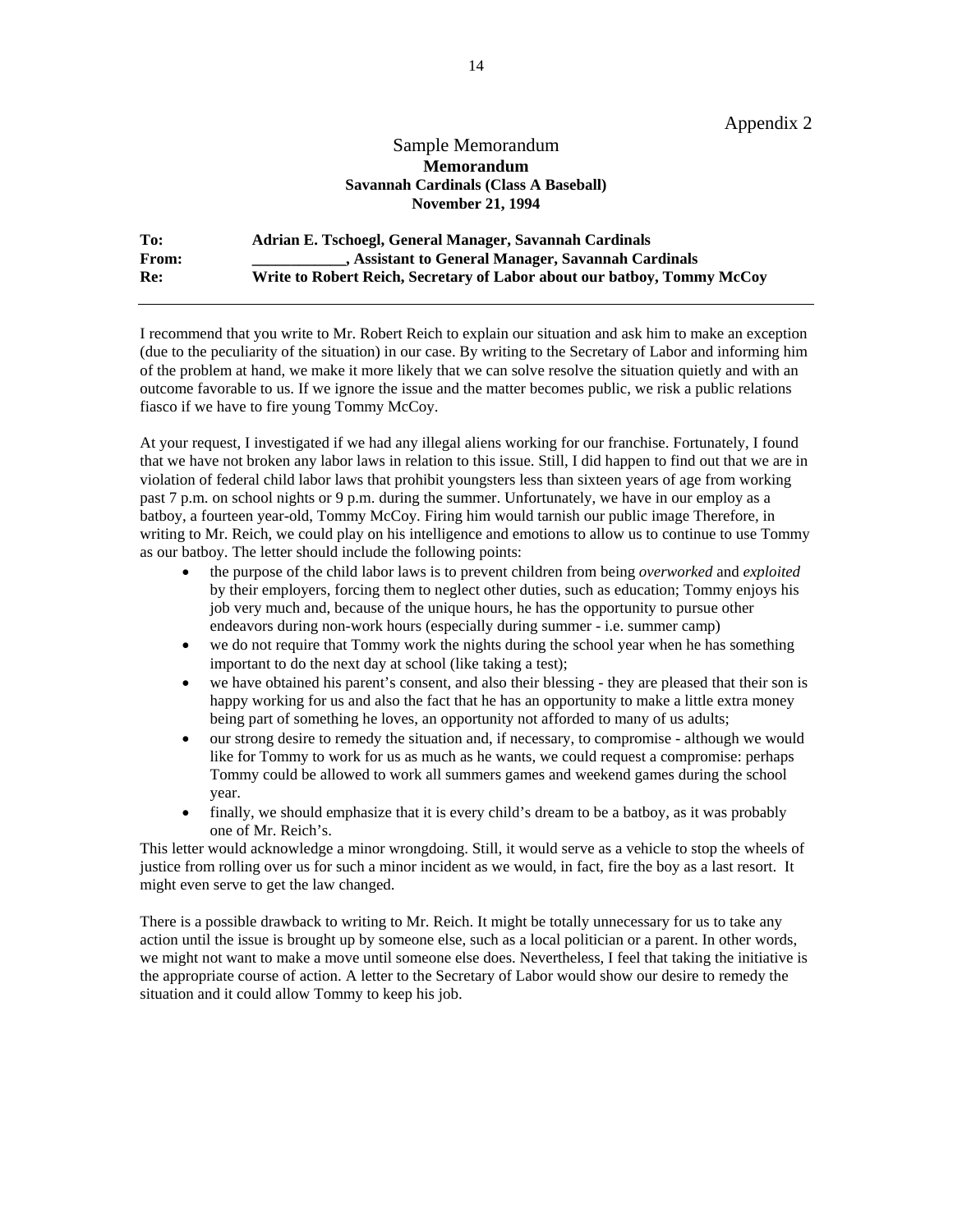GRADING CRITERIA FOR MGMT 111 ONE-PAGE MEMOS Fall 2013 **1) Absolute criteria.**  1.1) First impression \* Have you followed instructions (on length, format, etc.)? \_\_\_\_\_ 1.2) Content \* Do you make meaningful use of a real company? \_\_\_\_\_ \* Do you have a definite recommendation? \_\_\_\_\_ \* Have you picked an appropriate problem? \_\_\_\_\_ \* Have you focused on one issue? \_\_\_\_\_ \* Do you have a clear plan? \_\_\_\_\_ \* Is your plan free from logical inconsistencies? \_\_\_\_\_ \* Have you addressed possible major criticisms? \_\_\_\_\_ \* Is your paper free of obvious factual errors? \_\_\_\_\_ \* Have you included appropriate research? \_\_\_\_\_ \* Have you stuck to the point and avoided fluff? \_\_\_\_\_ 1.3) Presentation \* Have you proofread the memo? \_\_\_\_\_ **2) Relative to your classmates' work on this assignment:**  \* Is your memo particularly creative in its take on the topic? \_\_\_\_\_ \* Is your memo particularly creative in its approach? \_\_\_\_\_ \* Do you have particularly noteworthy supporting material?  $\frac{1}{2}$ 

\* Is your memo particularly well-written? \_\_\_\_\_

Appendix 3

Name:\_\_\_\_\_\_\_\_\_\_\_\_\_\_\_\_\_\_\_\_\_\_\_\_